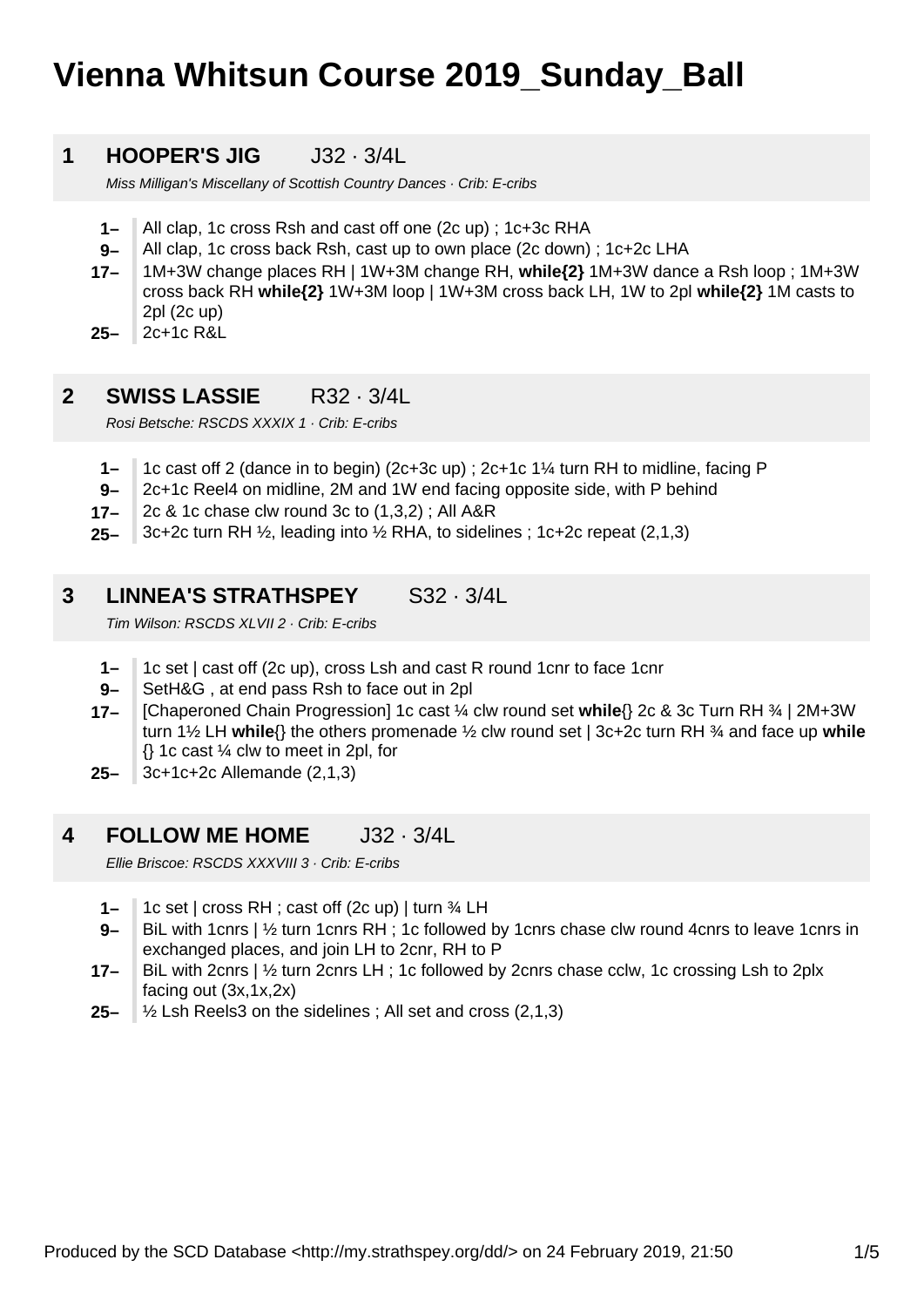### **5 THE BUTTON BOY** R32 · 3/4L

Bill Zobel: The Allanton Collection · Crib: E-cribs

- **1–** mirror Reels3 on own sides, 1c starting in and down
- **9–** mirror Reels3 on opposite sides (1c cross down) finish (2,1x,3) with 1c BtoB facing opposite sides
- **17–** DTr, 1c finish in 2plx facing down NHJ
- **25–** 1c dance down the middle ; change sides (W twirl under M's arm) and dance up to (2,1,3)

### **6 A DANCE FOR SUSI** S32 · 3/3L

Malcolm Brown: World Wide Weavings · Crib: E-cribs

- **1--** 1c+2c ½ DblFig8 (1c cross down) : 1c+2c Set&Link (2x,1x,3)
- **9--** 1c+3c repeat (2x,3x,1)
- **17--** 3c+1c "Rose Progression": 3M+1M change place RH | cast 1 place clw ; turn BH ½, face and twirl away while{8} 3W+1W set | turn BH  $\frac{1}{2}$ , face and twirl away | cross to other side (2x,1,3x)

**25--** ½ Diag R&L to the R ; ½ Diag R&L to the L (3,1,2)

### **7 THE DIAMOND JUBILEE** J32 · 4/4L

Robert M Campbell: RSCDS XXXI 1 · Crib: E-cribs

- **1–** 1c+4c 1½ RH turn and face out ; cast to middle (2c+3c step to ends) | 1M+4M & 1W+4W turn LH, finish middles facing ends (2,1x,4x,3)
- **9–** Reels4 on the sides, at the end 2c+3c make loops and 1c+4c do not pass but curve R to finish BtoB in the centre facing corners in a St. Andrew's Cross,
- **17–** 1c+4c set to corner and change place RH ; repeat with LH, finish facing centre for
- **25–** 1c+4c RHA **while{4}** 2c+3c set and cross RH ; all set and cross RH (2,4,1,3).

### **8 YSOBEL STEWART OF FISH HOEK** S32 · 3/4L

Mervyn C Short: RSCDS LII 8 · Crib: E-cribs

- **1--** 1c+2c Tourbillon (2,1,3)
- **9--** 1c+1cnrs set, 1c advancing BtoB to 1cnrs | turn 1cnrs BH into lines3 across ; repeat [9-12] with 2cnrs (2,1x,3)
- **17--** ½ Reel4 on 1diag, 1c passing P Lsh, into lines3 across ; ½ Reel4 on 2diag, 1c passing P Lsh  $(3x, 1, 2x)$
- **25--** 1W+3c & 1M+2c Circle3 L  $\{3\}$ , open (1c leading) into  $\frac{1}{2}$  Circle6 L  $\{3\}$  | 1c cross RH (2,1,3)

### **9 THE IRISH ROVER** R32 · 3/4L

James B Cosh: Twenty Two SCD · Crib: E-cribs

- **1–** 1c lead through 3c (2c up) and cast up ; 1M+3c and 1W+2c RHA, finish facing 1cnrs.
- **9–** 1c+1cnrs ½Reel4, pass Lsh ; ½Reel4 with 2cnrs, fast ¾ LH turn in the centre
- **17–** 1W+3c (at top) & 1M+2c Reels3 across (Lsh to 1cnr pos), (to 3x,1,2x)
- **25–** diagonal R&L (1M down,1W up) (2,1,3)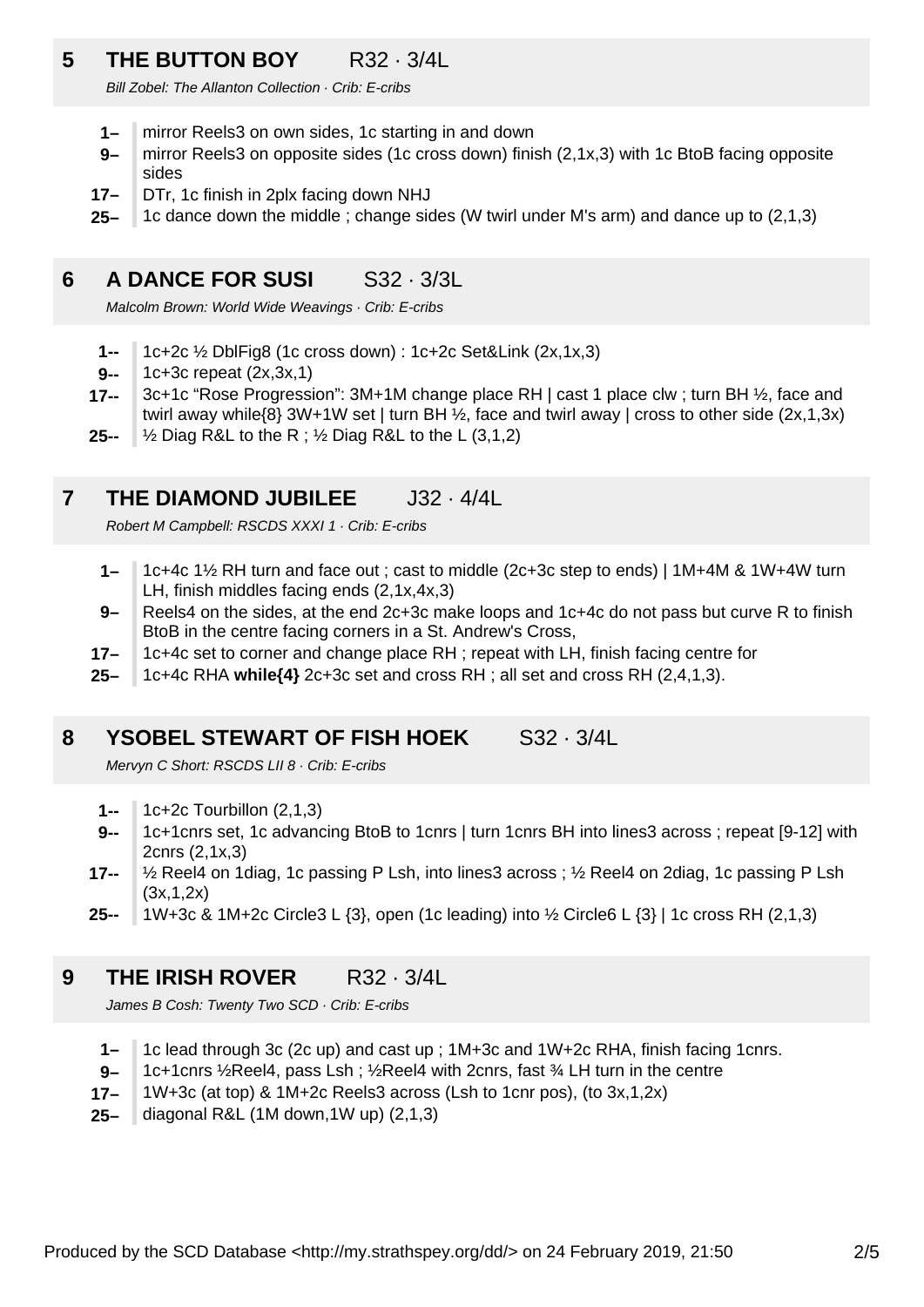### **10 PROGRAMME ITEM – Interval**

#### **11 SHIFTIN' BOBBINS** R32 · 3/4L

Roy Clowes: Ormskirk Scottish Dances - Memorial Edition · Crib: E-cribs

- **1–** 1c cross down RH (2c up) to 2plx in DTr position with corners | set as DTr ; cast up, meet and dance down to 2pl in middle
- **9–** 2M+1W+3M RHA, **while**{4} 2W+1M+3W LHA ; 1c followed by 2c+3c dance down the middle
- **17–** 3c+2c+1c dance up the middle, 3c casting to 3pl, flowing into ; 1W+2M+3M LHA, **while**{4} 1M+2W+3W RHA
- **25–** 1c dance to top, cast off one ; ½ Fig8 up round 2c.

### **12 THE AVIATOR** J32 · 3/4L

Carola Fischer: RSCDS LII 9 · Crib: E-cribs

- **1--** 1c lead down (2c up), on [4] 1W crosses in front and, 1M following, casts up (round any standing M), to finish 1c in 2pl facing 3W
- **9--** 3W+1c+2M Rsh lead-change diag. Reel3 ; 1M dancing the full reel, **while for [13-16]** 1W turns 3M LH to finish behind 1M, both on midline facing up
- **17--** 2W+1c+3M Rsh lead-change diag. Reel3 ; 1W dancing the full reel, **while for [21-24]** 1M turns 3W LH to finish 1c in 2plx, 1W facing out
- **25--** 1c dance up (1W Rsh to 2M, 1M Rsh to 2W) | 1c dance Rsh round 2W to 2pl | All set.

### **13 CULLA BAY** S32 · 4S

Ann Dix: RSCDS XLI 2 · Crib: E-cribs

- **1–** 1c+3c turn RH ½ with person opposite, face that person | twirl R and into opposite place ; 2c+4c repeat this and face in **while**{4} 1c+3c (W leading) chase ¼ clw | curve into centre and swivel R to face out (1c facing 4pl and 3c facing 2pl)
- **9–** Parallel Reels4 across
- **17–** 2c+1c & 3c+4c circle4 L ; face other couple and set | ½ RHA, flowing into
- **25–** 2c+4c LHA in the middle ; dance out passing same sex standing dancer on the side Rsh, and chase R (M leading) to 1pl/3pl (to 2,3,4,1).

### **14 JOHN OF BON ACCORD** R32 · 3/4L

Roy Goldring: RSCDS XXXIII 5 · Crib: E-cribs

- **1-16** 4 progressive ½Reels3 across, as follows: 1c+2W (1c start Rsh to P) ; 1c+2M (start Lsh) ; 1c+3W (Rsh) ; 1c+3M (Lsh), 1c finish in 3pl a bit in from the sidelines (2c & 3c finish their reels in 1plx and 2plx)
- **17–** 1c turn RH, cast up one place on own sides (3c down) ; 1c ½ Fig8 round 2c (2x,1x,3x)
- **25–** All turn P  $\frac{3}{4}$  RH to face P along the midline | All Set retaining RHJ ; all turn P  $\frac{3}{4}$  RH | All Set (2,1,3)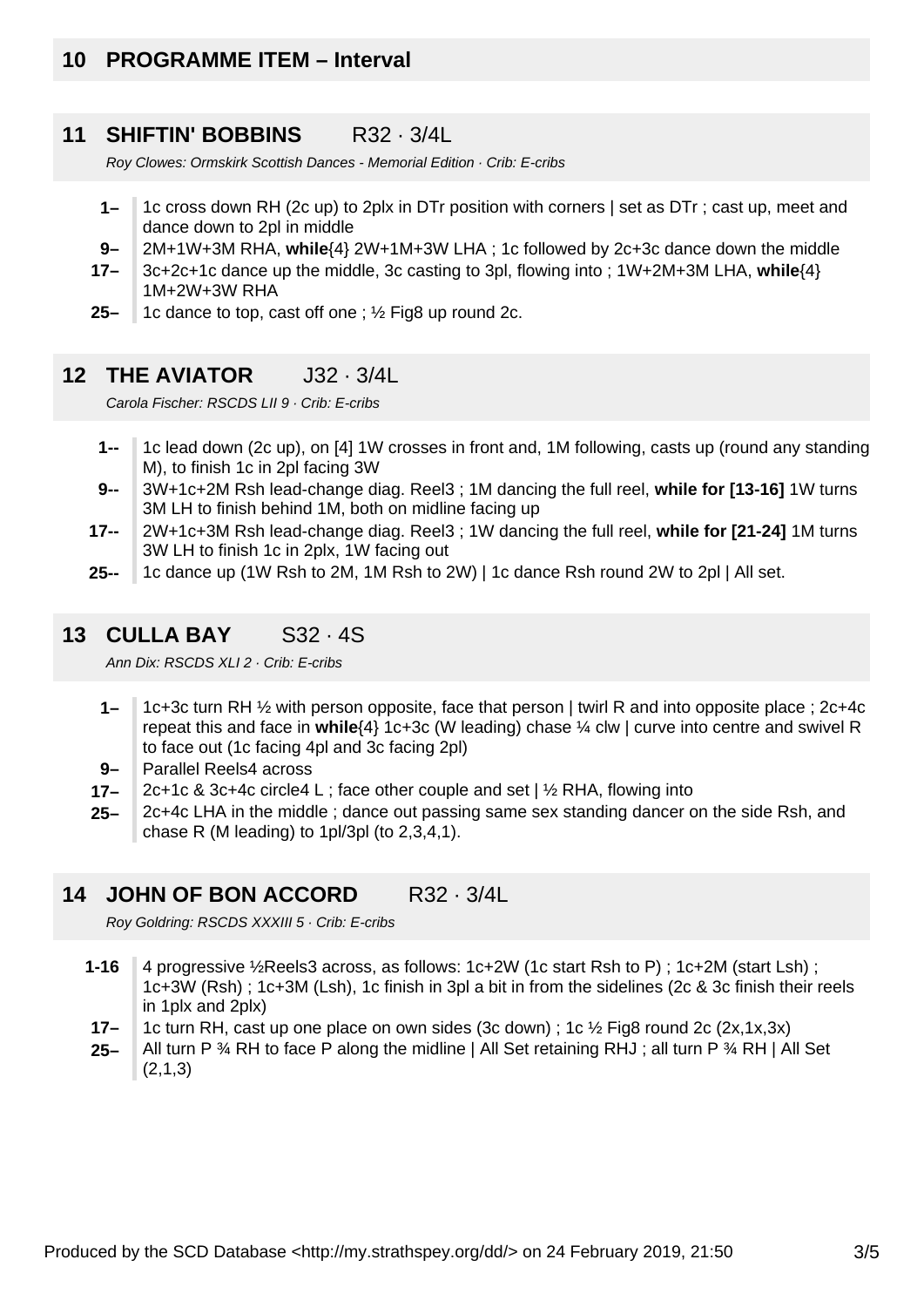### **15 THE CHEQUERED COURT** J32 · 3/4L

Duncan Brown: RSCDS XLII 3 · Crib: E-cribs

- **1–** 1c cross RH  $\vert$  cast off (2c up) ;  $\frac{1}{2}$  Fig8 across to the R (1M up, 1W down) to face 1cnr
- **9–** 1c+1cnrs pass and turn, at end 1c swivels R to be BtoB facing 4cnr ; 1c+4cnrs pass and turn, 1c swivels R to finish BtoB facing own side for
- **17–** DTr, 1c finish between end couple facing own side
- **25–** Reels3{6} across (Rsh to 4cnr) | 1c cross RH (2,1,3)

### **16 THE GENTLEMAN** S32 · 3/4L

Roz Scott Huxley: RSCDS XXXV 5 · Crib: E-cribs

- **1–** 2c step up as 1c turn BH to face P between them in line4 across | 1c+2c set, 1c advancing and passing on the second step ; ½Reel4, at end 1c pass LH to face down NHJ
- **9–** 1c dance down to face P between 3c, repeat set and ½Reel4 with 3c, finish between 3c on own side LHJ
- **17–** 1c lead to top, cross and cast to 2plx ; ½Reels3 across, Rsh to 4cnr (W up, M dn) (to 2,1,3)
- **25–** 2c+1c Poussette.

### **17 FLOWERS OF EDINBURGH** R32 · 3/4L

RSCDS I 6 · Crib: E-cribs

- **1–** 1W followed by 1M casts off 2, 1W crosses below 3c and casts up M side **while**{} 1M dances up the middle, both to P's place {6} | 1c set
- **9–** 1c repeat with 1M casting, finishing in original places
- **17–** 1c lead down the middle and up
- **25–** 1c+2c Poussette

### **18 BEST SET IN THE HALL** J32 · 3/4L

Helen Greenwood: RSCDS XI VI 7 · Crib: F-cribs

- **1–** 1c set | 1W (1M follows) casts off 2, crosses, W dances up behind M line, and M dances up the middle, 1c face 1cnr (2c up)
- **9–** 1c set to 1cnr | 1c cast Rsh round each other to 3cnr position **while{2}** 1cnrs dance into centre, and swivel R to face own cnr ; repeat, 1cnrs finishing in exchanged places, and 1c facing 2cnr
- **17–** Repeat with 2cnrs (3x,1x,2x)
- **25–** All chase clw ½ round ; all turn RH. (2,1,3)

To: Auckland Region President, Campbell MacKay, nov. 2003